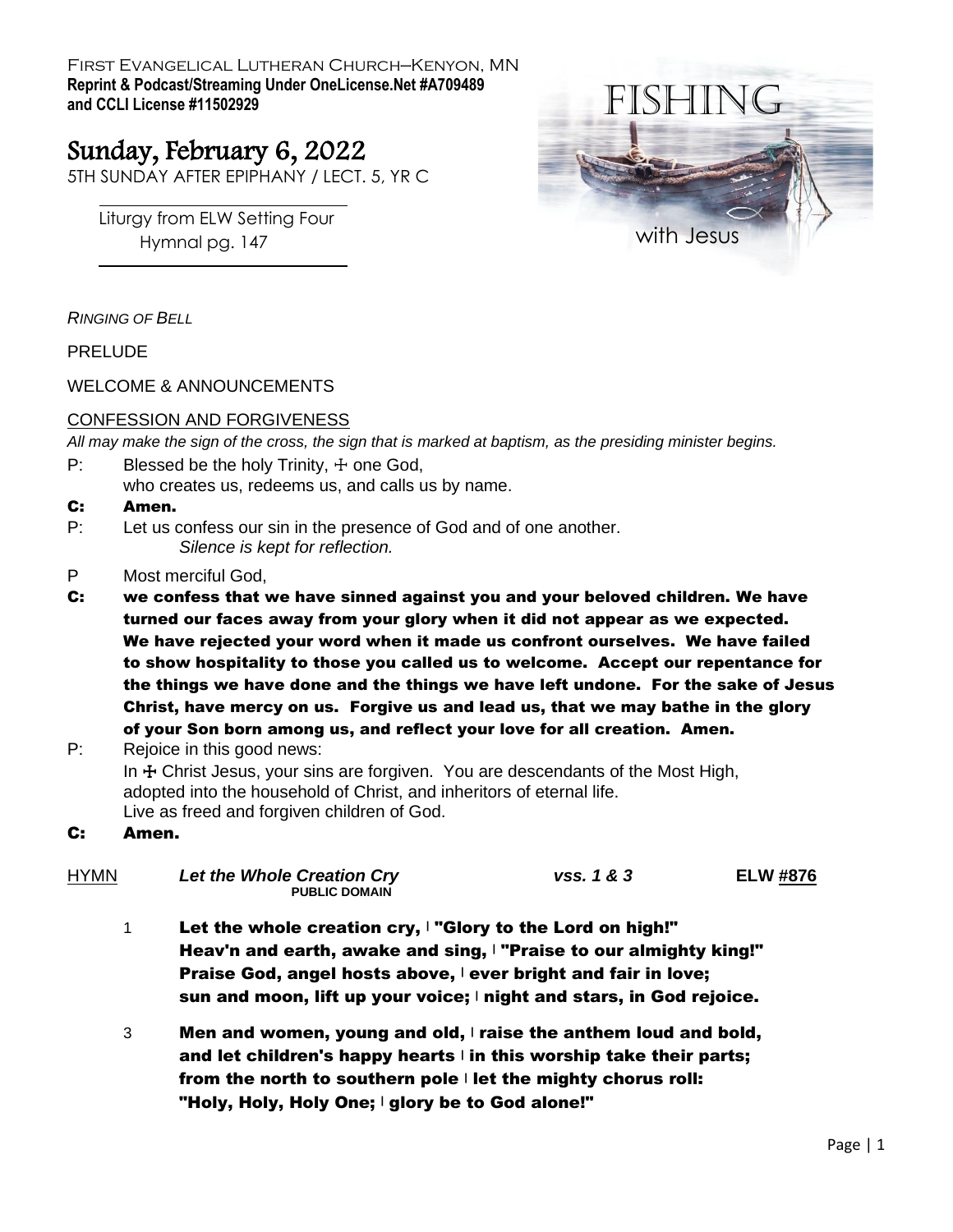L: In peace, let us pray to the Lord.

## C: Lord, have mercy.

- L: For the peace from above, and for our salvation, let us pray to the Lord.
- C: Lord, have mercy.
- L: For the peace of the whole world, for the well-being of the church of God, and for the unity of all, let us pray to the Lord.
- C: Lord, have mercy.
- L: For this holy house, and for all who offer here their worship and praise, let us pray to the Lord.
- C: Lord, have mercy.
- L: Help, save, comfort, and defend us, gracious Lord.
- C: Amen.

### HYMN OF PRAISE- *Glory to God* ELW Stg 4 | **Pg. 148**

L: SPOKEN Glory to God in the highest, and peace to God's people on earth.

C: SUNG Lord God, heavenly King, almighty God and Father, we worship you, we give you thanks, we praise you for your glory. Lord, Jesus Christ, only Son of the Father, Lord God, Lamb of God, you take away the sin of the world: have mercy on us. You are seated at the right hand of the Father: receive our prayer. For you alone are the Holy One, you alone are the Lord, you alone are the Most High, Jesus Christ, with the Holy Spirit, in the glory of God the Father. Amen.

# PRAYER OF THE DAY *We pray together*

Most holy God, the earth is filled with your glory, and before you angels and saints stand in awe. Enlarge our vision to see your power at work in the world, and by your grace make us heralds of your Son, Jesus Christ, our Savior and Lord. Amen.

CHILDREN'S WORD

# PSALM 138 *We Read Responsively*

- L: I will give thanks to you, O LORD, with my whole heart; before the gods I will sing your praise.
- C: I will bow down toward your holy temple and praise your name, because of your steadfast love and faithfulness; for you have glorified your name and your word above all things.
- L: When I called, you answered me; you increased my strength within me.
- C: All the rulers of the earth will praise you, O LORD, when they have heard the words of your mouth.
- L: They will sing of the ways of the LORD, that great is the glory of the LORD.
- C: The LORD is high, yet cares for the lowly, perceiving the haughty from afar.
- L: Though I walk in the midst of trouble, you keep me safe; you stretch forth your hand against the fury of my enemies; your right hand shall save me.
- C: You will make good your purpose for me; O LORD, your steadfast love endures forever; do not abandon the works of your hands.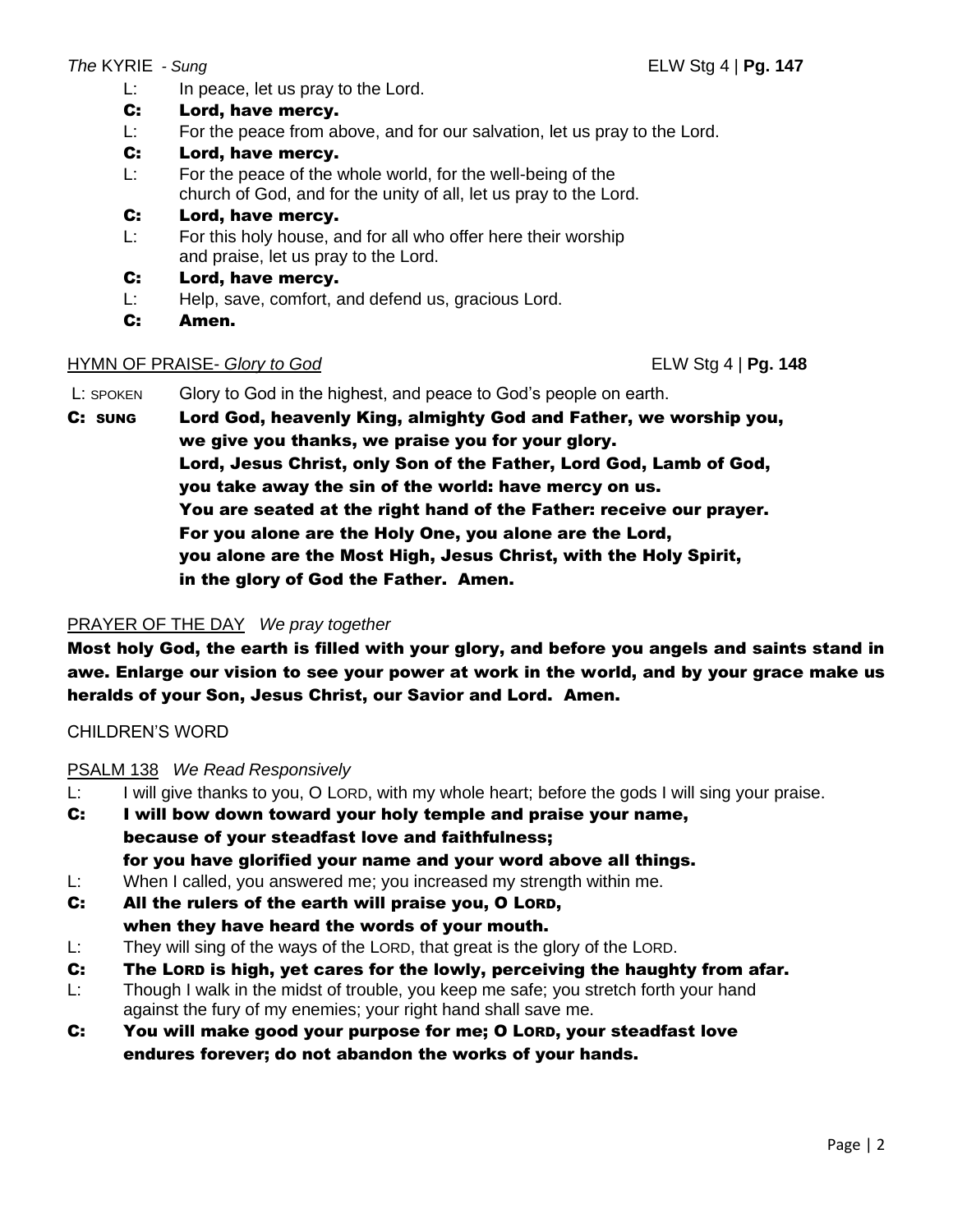#### A READING FROM 1 CORINTHIANS 15:1-11

<sup>1</sup>Now I would remind you, brothers and sisters, of the good news that I proclaimed to you, which you in turn received, in which also you stand, <sup>2</sup>through which also you are being saved, if you hold firmly to the message that I proclaimed to you—unless you have come to believe in vain.

<sup>3</sup>For I handed on to you as of first importance what I in turn had received: that Christ died for our sins in accordance with the scriptures, <sup>4</sup>and that he was buried, and that he was raised on the third day in accordance with the scriptures,  $5$  and that he appeared to Cephas, then to the twelve.  $6$ Then he appeared to more than five hundred brothers and sisters at one time, most of whom are still alive, though some have died. <sup>7</sup>Then he appeared to James, then to all the apostles. <sup>8</sup> Last of all, as to one untimely born, he appeared also to me. <sup>9</sup>For I am the least of the apostles, unfit to be called an apostle, because I persecuted the church of God. <sup>10</sup>But by the grace of God I am what I am, and his grace toward me has not been in vain. On the contrary, I worked harder than any of them—though it was not I, but the grace of God that is with me. <sup>11</sup>Whether then it was I or they, so we proclaim and so you have come to believe. WORD OF GOD. WORD OF LIFE.

#### THE HOLY GOSPEL ACCORDING TO: LUKE 5:1-11 Glory to you, O Lord.

#### <sup>1</sup>Once while Jesus was standing beside the lake of Gennesaret, and the crowd was pressing in on him to hear the word of God, <sup>2</sup>he saw two boats there at the shore of the lake; the fishermen had gone out of them and were washing their nets. <sup>3</sup>He got into one of the boats, the one belonging to Simon, and asked him to put out a little way from the shore. Then he sat down and taught the crowds from the boat. <sup>4</sup>When he had finished speaking, he said to Simon, "Put out into the deep water and let down your nets for a catch." <sup>5</sup>Simon answered, "Master, we have worked all night long but have caught nothing. Yet if you say so, I will let down the nets." <sup>6</sup>When they had done this, they caught so many fish that their nets were beginning to break. <sup>7</sup>So they signaled their partners in the other boat to come and help them. And they came and filled both boats, so that they began to sink. <sup>8</sup>But when Simon Peter saw it, he fell down at Jesus' knees, saying, "Go away from me, Lord, for I am a sinful man!" <sup>9</sup>For he and all who were with him were amazed at the catch of fish that they had taken;  $10$  and so also were James and John, sons of Zebedee, who were partners with Simon. Then Jesus said to Simon, "Do not be afraid; from now on you will be catching people." <sup>11</sup>When they had brought their boats to shore, they left everything and followed him.

The Gospel of the Lord.Praise to you, O Christ.

SERMON: Pastor Julie Rogness

HYMN *You Have Come Down to the Lakeshore vss. 1,3,4* **ELW #817 Reprint & Podcast/Streaming Under OneLicense**

- 1 You have come down to the lakeshore seeking neither the wise nor the wealthy, but only asking for me to follow.
- *REFRAIN* Sweet Lord, you have looked into my eyes; kindly smiling, you've called out my name. On the sand I have abandoned my small boat; now with you, I will seek other seas.
- 3 You need my hands, my exhaustion,  $|$  working love for the rest of the weary-a love that's willing to go on loving. *REFRAIN*
- 4 You who have fished other waters; | you, the longing of souls that are yearning: O loving Friend, you have come to call me. *REFRAIN*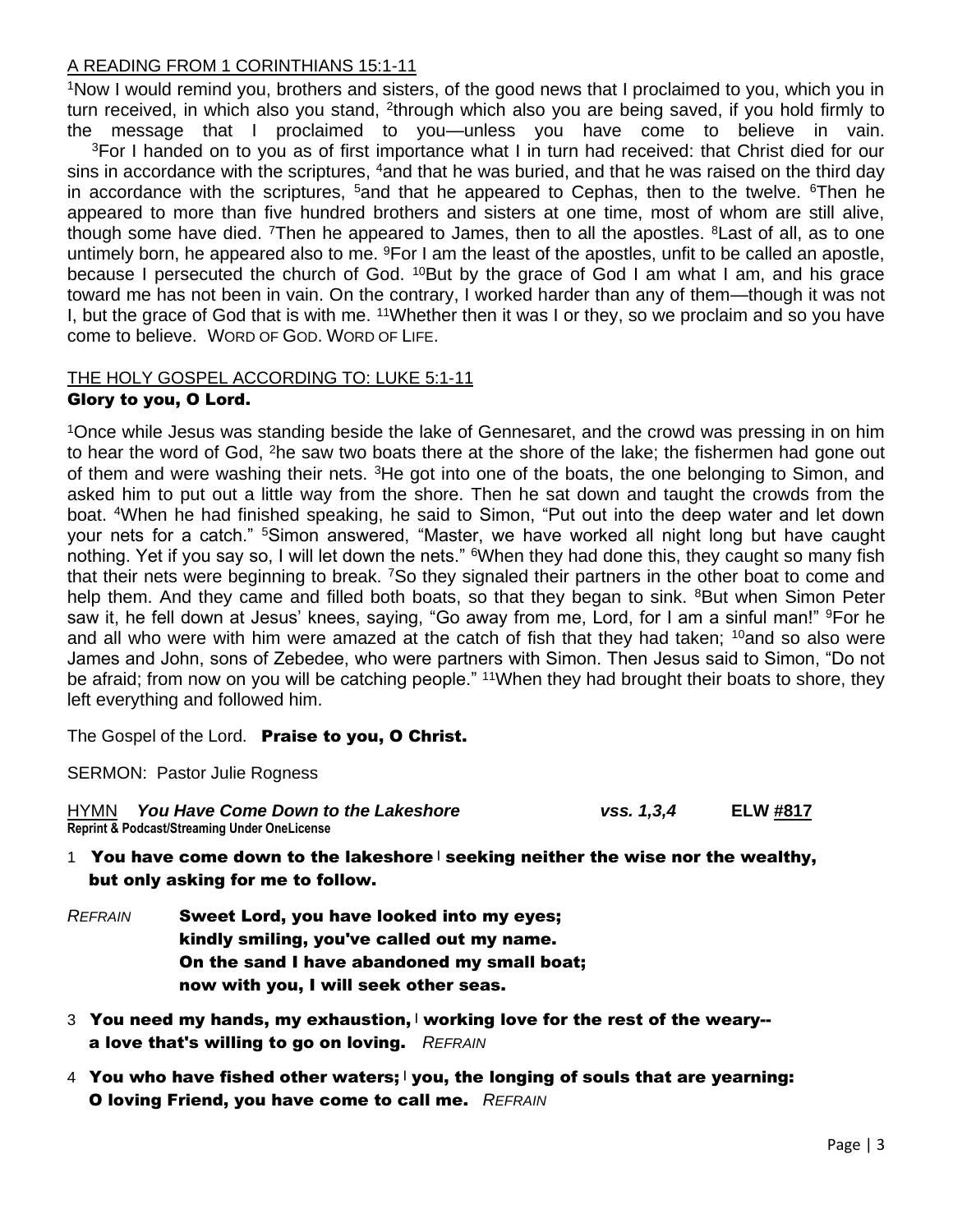#### APOSTLES CREED

I believe in God, the Father almighty, creator of heaven and earth. I believe in Jesus Christ, God's only Son, our Lord, who was conceived by the Holy Spirit, born of the virgin Mary, suffered under Pontius Pilate, was crucified, died, and was buried; he descended to the dead. On the third day he rose again; he ascended into heaven, he is seated at the right hand of the Father, and he will come to judge the living and the dead. I believe in the Holy Spirit, the holy catholic church, the communion of saints, the forgiveness of sins, the resurrection of the body, and the life everlasting. Amen.

#### PRAYERS

#### SHARING THE PEACE & GLOBE OFFERING

*Children are invited to bring forward an offering to the globe in the front of the church. Globe offerings will go to one of our global mission partners to be decided by our youth.*

#### OFFERING OF GIFTS – OFFERING PRAYER

- P: Blessed are you, O God, Sovereign of the universe.
- C: You offer us new beginnings and guide us on our journey. Lead us to your table, nourish us with this heavenly food, and prepare us to carry your love to a hungry world, in the name of Christ our light. Amen.

#### WORDS OF INSTITUTION – LORD'S PRAYER – COMMUNION

DISTRIBUTION HYMN *Here I Am, Lord* **All vss. ELW #574 Reprint & Podcast/Streaming Under OneLicense**

1 "I, the Lord of sea and sky,  $\vert \vert$  have heard my people cry. All who dwell in dark and  $sin \mid my$  hand will save. I, who made the stars of night,  $|I|$  will make their darkness bright. Who will bear my light to them? | Whom shall I send?"

- *REFRAIN* Here I am, Lord. Is it I, Lord? I have heard you calling in the night. I will go, Lord, if you lead me. I will hold your people in my heart.
- 2 "I, the Lord of snow and rain, I have borne my people's pain. I have wept for love of them.  $\vert$  They turn away. I will break their hearts of stone, | give them hearts for love alone. I will speak my word to them. <sup>|</sup> Whom shall I send?" *REFRAIN*
- $3$  "I, the Lord of wind and flame,  $\vert \mathbf{I} \vert$  will tend the poor and lame. I will set a feast for them. I My hand will save. Finest bread I will provide  $\vert$  till their hearts be satisfied. I will give my life to them. <sup>|</sup> Whom shall I send?" *REFRAIN*

#### COMMUNION BLESSING

- BLESSING P. God, who leads you in pathways of righteousness, who rejoices over you, and who calls you by name,  $\pm$  bless your going out and your coming in, today and forever.
	- C: Amen.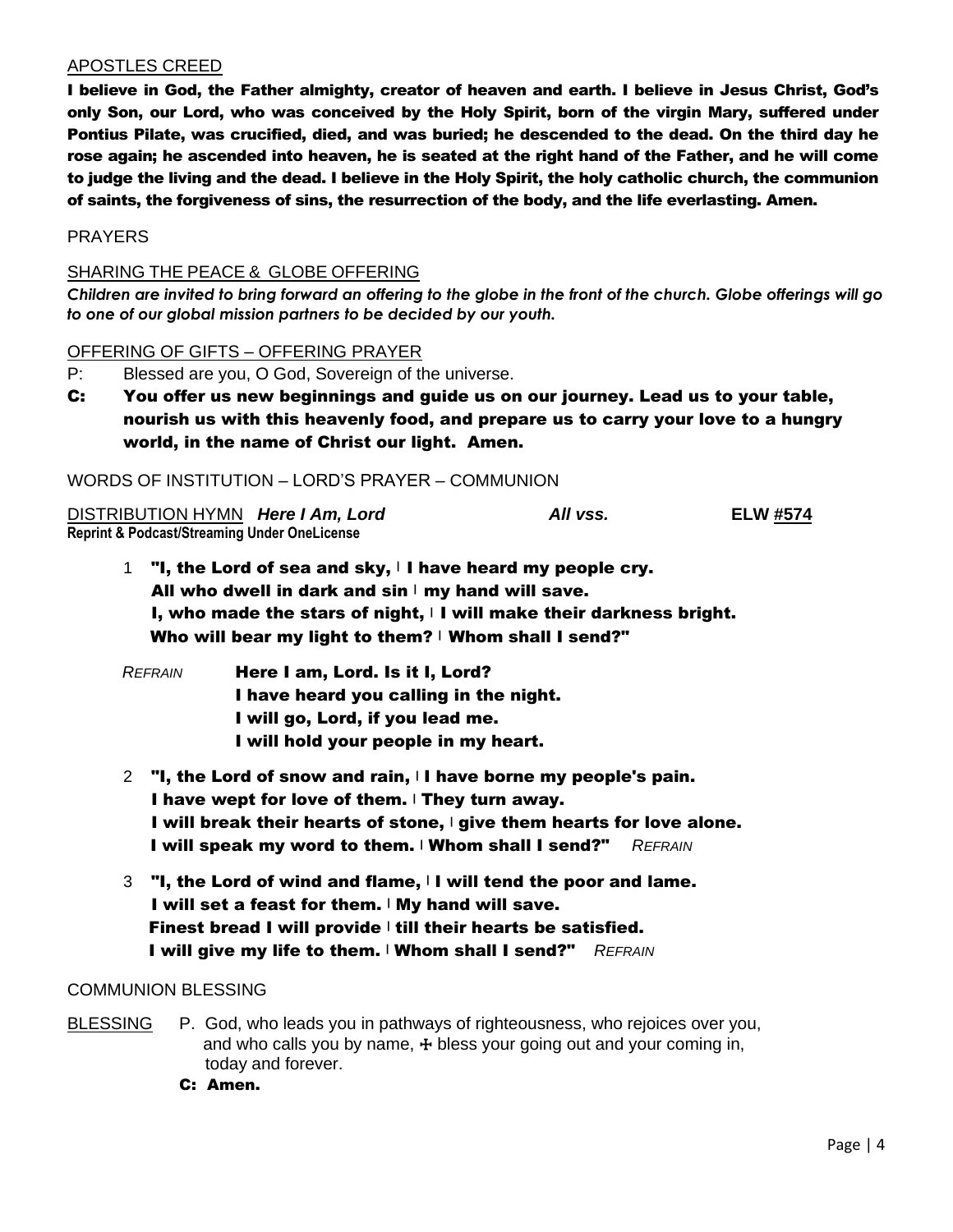- $1$  "Will you come and follow me if I but call your name?  $\vert$  Will you go where you don't know and never be the same?  $\mid$  Will you let my love be shown,  $\mid$  will you let my name be known,  $\mid$ will you let my life be grown in you and you in me?
- $5$  Lord, your summons echoes true when you but call my name.  $\overline{ }$  Let me turn and follow you and never be the same.  $\vert$  in your company I'll go where your love and footsteps show.  $\vert$ Thus I'll move and live and grow in you and you in me.

*RINGING OF BELL*

DISMISSAL L: Go with Christ into a weary world. Share the good news. C: Thanks be to God.

**POSTLUDE** 

#### **PARTICIPANTS**

PASTOR—Julie Rogness. ASSISTING—Intern Pastor Al Aakre, CANTOR: Sue Fogelson MUSICIAN—Tammy Hanson/Organ. TECH CREW—Jim Braaten, Steve Johnson, Bill Lewis, Dan Rogness, Holly Aldorfer, Heidi Haugen.

#### **ACKNOWLEDGEMENTS**

USED WITH PERMISSION/ WORSHIP TEXTS: from *sundaysandseasons.com* under Augsburg Fortress Liturgies Annual License #SB143702.

*>Let the Whole Creation Cry* ELW 876-PUBLIC DOMAIN.

#### **Reprint & Streaming Under OneLicense.Net #A709489 –**

>*[LORD] You Have Come Down to the Lakeshore* ELW 817, Text & Music © 1979, 1987, Cesáreo Gabaráin, OCP Publications. OL/SKU#6905.

>*Here I Am Lord* ELW 574, Text & Music-Daniel L. Schutte, © 1981 OCP Publications. OL/SKU#80670. *>Will You Come & Follow Me* ELW 798, Text-John L.Bell, Music-Scottish Trad., Text © 1987, Iona Community, admin. GIA Publications OL/SKU#87129.

#### **CONNECTIONS**

WEBSITE: **flckenyon.org** FACEBOOK: **First Evangelical Lutheran Kenyon MN** OUR YOUTUBE CHANNEL: **https://www.youtube.com/c/FirstEvangelicalLutheranChurchKenyon** Pastor E-Mail: **[firstpastorkenyon@gmail.com](mailto:firstpastorkenyon@gmail.com)** Pastor Phone: 952-994-1201 Church E-Mail: **[firstlutherankenyon@gmail.com](mailto:firstlutherankenyon@gmail.com)** Church Office Phone: 789-5261

#### **REMEMBER IN PRAYER**

Sid Strandemo, Faye Marcuson, Lila Cole, Mona Boomgarden, Helen Aase, Jennifer Lerfald, Chuck Gaasedelen.

#### **CALENDAR**

| Sun/FEB 6  | 9 AM           | WORSHIP-In Person & Live-Streamed               |
|------------|----------------|-------------------------------------------------|
|            | <b>10 AM</b>   | Sunday School                                   |
|            | 7 PM           | AA                                              |
| Wed/FEB 9  |                | <b>NO WED WORSHIP</b>                           |
|            | 6:30 PM        | Confirmads Car Pool to Vang                     |
| Thu/FEB 10 | 1 PM           | LOVE DAY                                        |
|            | 6:30 PM        | Scouts/Den                                      |
| Sat/FEB 12 | <b>MORNING</b> | KWHS Choir Waffle Fundraiser in Fellowship Hall |
|            |                |                                                 |